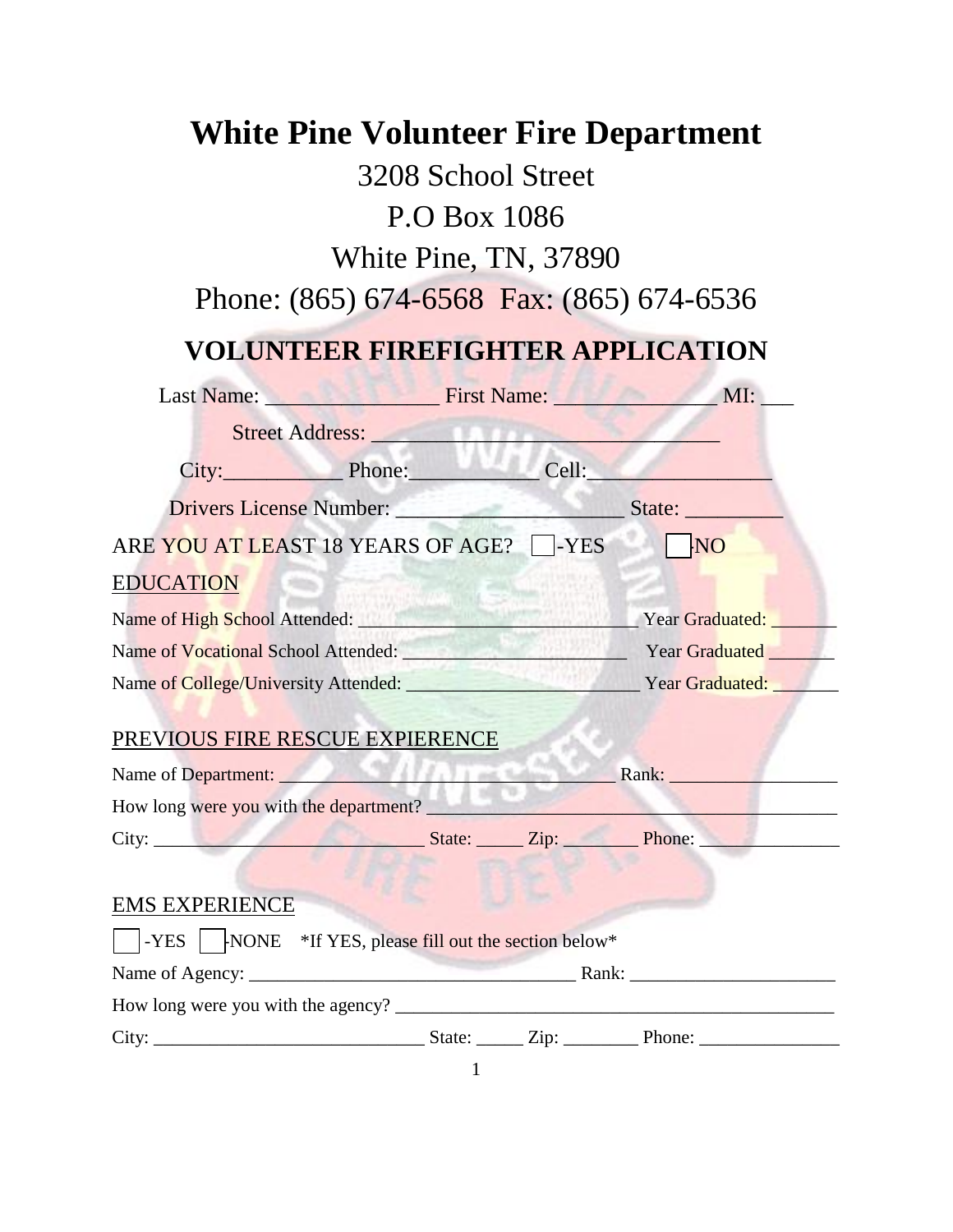Do you have any medical condition(s) that would prevent you from doing physically demanding work of firefighting?  $\boxed{\phantom{1}}$  -YES  $\phantom{1}$   $\phantom{1}$  -NO

Please check in the space provided the available times that you would be able to respond to emergencies:

| Mon:   | -6AM until Noon: | -Noon to 6PM | -6PM until 6AM |
|--------|------------------|--------------|----------------|
| Tues:  | -6AM until Noon: | -Noon to 6PM | -6PM until 6AM |
| Wed:   | -6AM until Noon: | -Noon to 6PM | -6PM until 6AM |
| Thurs: | -6AM until Noon: | -Noon to 6PM | -6PM until 6AM |
| Fri:   | -6AM until Noon: | -Noon to 6PM | -6PM until 6AM |
| Sat:   | -6AM until Noon: | -Noon to 6PM | -6PM until 6AM |
| Sun:   | -6AM until Noon: | -Noon to 6PM | -6PM until 6AM |

Current Employer: Address: \_\_\_\_\_\_\_\_\_\_\_\_\_\_\_\_\_\_\_\_\_\_\_\_\_\_\_\_\_\_ City: \_\_\_\_\_\_\_\_\_\_\_\_\_\_\_\_\_\_\_\_\_ State: \_\_\_\_\_\_\_\_ Telephone: \_\_\_\_\_\_\_\_\_\_\_\_\_\_\_\_\_\_\_\_\_\_\_\_\_\_\_\_\_ Supervisor: \_\_\_\_\_\_\_\_\_\_\_\_\_\_\_\_\_\_\_\_\_\_\_\_\_\_\_\_\_

Have you had a complete physical within the last two years?

Do you have a vehicle that you can drive to training sessions and emergency calls?

Do you carry liability insurance on all vehicles that you may drive while participation in fire

department activities?

Do you have health insurance coverage?

Do you have any felony convictions?

Do we have you permission to perform a background check?

Are you willing to submit to a drug test?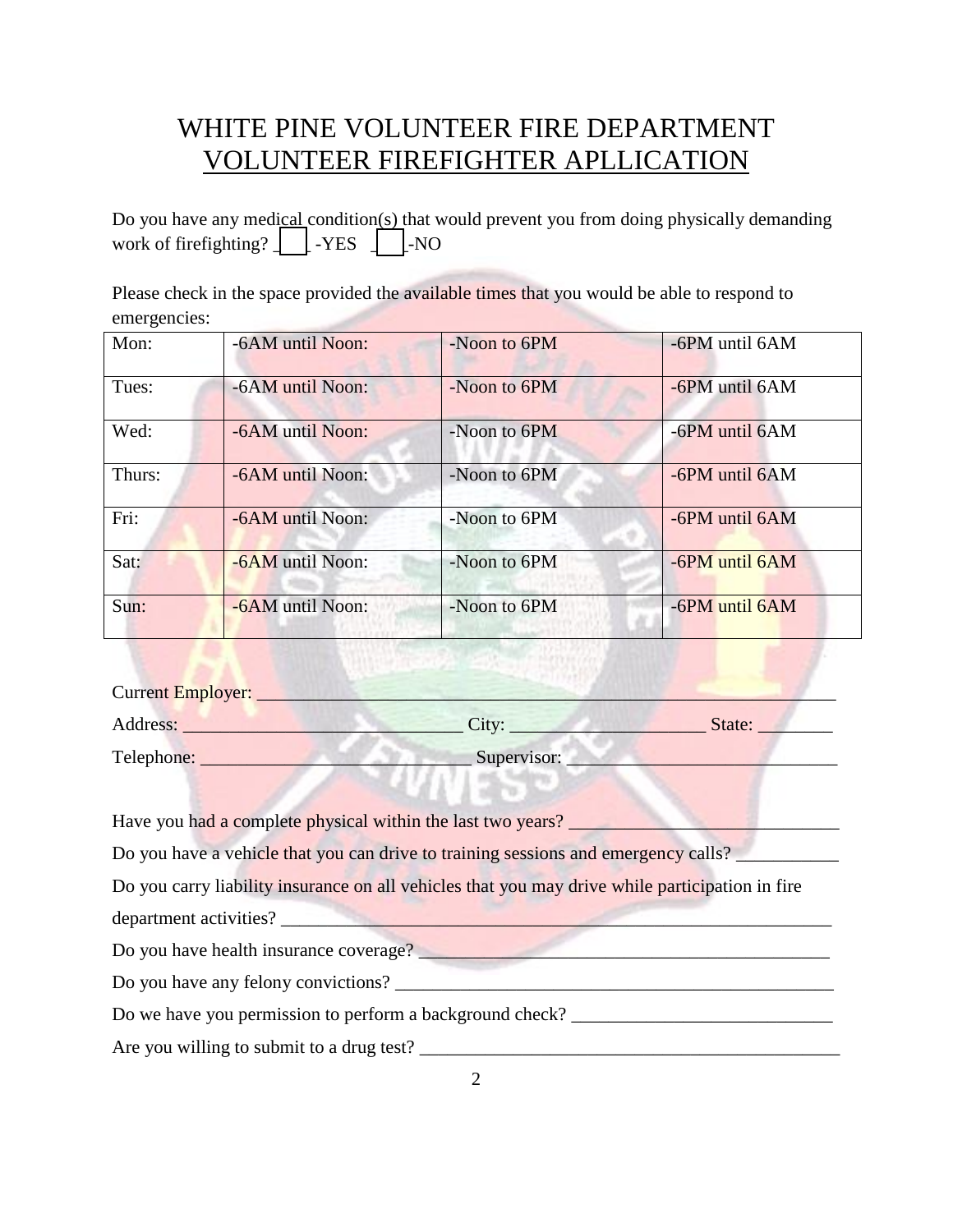# Personal References

|                                   | Address: ________________________City: _______________________State: _______ZIP: ___________________         |                     |  |
|-----------------------------------|--------------------------------------------------------------------------------------------------------------|---------------------|--|
| Name: Name                        | Phone:                                                                                                       | $\sqrt{2}$ Company: |  |
|                                   |                                                                                                              |                     |  |
| Name: Name                        | Phone: Company:                                                                                              |                     |  |
|                                   | Address: City: City: State: The ZIP:                                                                         |                     |  |
|                                   | Were you recruited by a member of White Pine Fire Department?<br>If Yes, please list the name of the member: | 直直                  |  |
|                                   | <b>Previous Employer</b>                                                                                     |                     |  |
| Name:                             | Phone: Company:                                                                                              |                     |  |
|                                   | Address: City: City: State: ZIP:                                                                             |                     |  |
| <b>Volunteer Fire Department:</b> | Please describe the reason(s) you are interested in becoming a member of the White Pine                      |                     |  |

\_\_\_\_\_\_\_\_\_\_\_\_\_\_\_\_\_\_\_\_\_\_\_\_\_\_\_\_\_\_\_\_\_\_\_\_\_\_\_\_\_\_\_\_\_\_\_\_\_\_\_\_\_\_\_\_\_\_\_\_\_\_\_\_\_\_\_\_\_\_\_\_\_\_\_\_\_\_ \_\_\_\_\_\_\_\_\_\_\_\_\_\_\_\_\_\_\_\_\_\_\_\_\_\_\_\_\_\_\_\_\_\_\_\_\_\_\_\_\_\_\_\_\_\_\_\_\_\_\_\_\_\_\_\_\_\_\_\_\_\_\_\_\_\_\_\_\_\_\_\_\_\_\_\_\_\_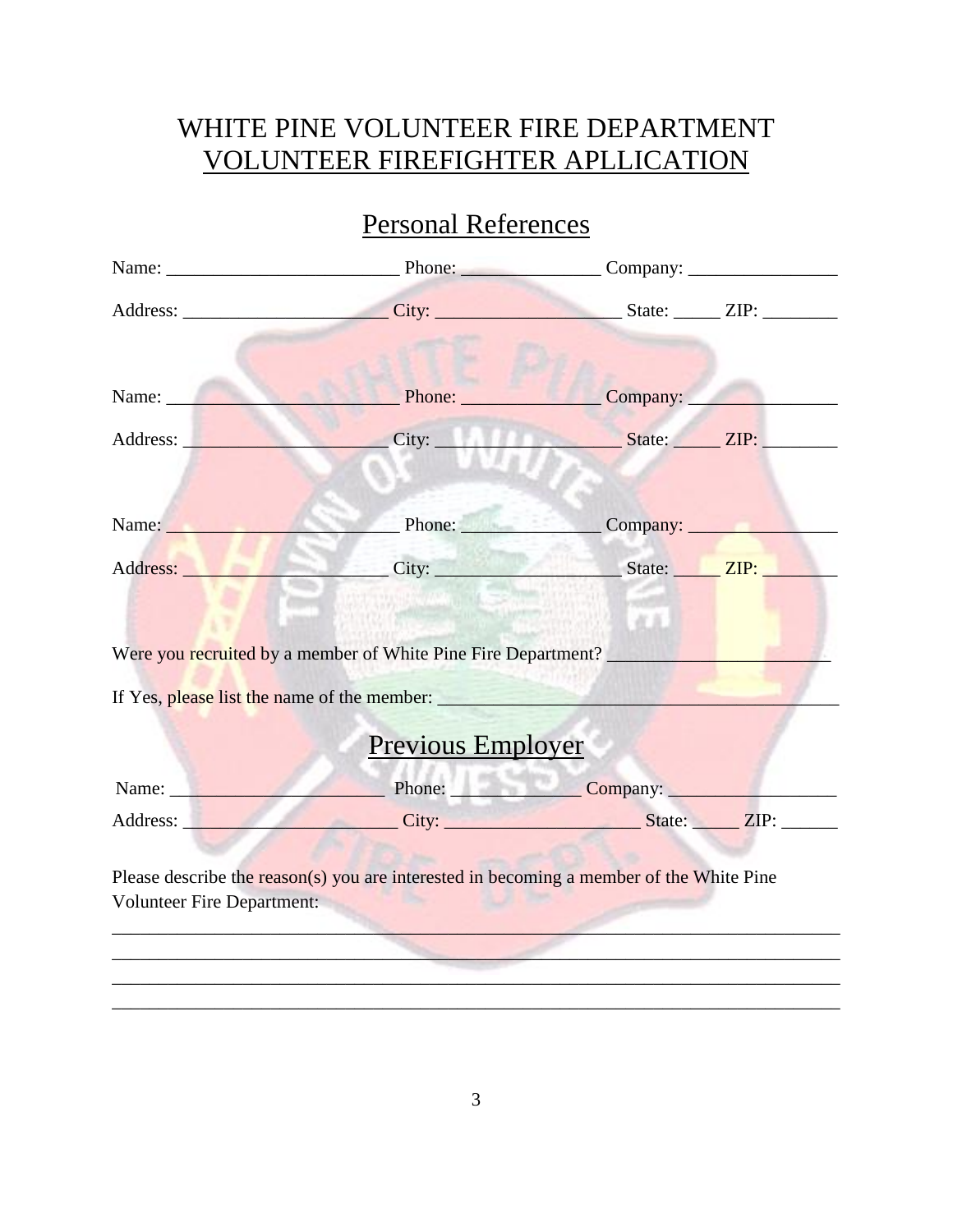### JOB DESCRIPTION: VOLUNTEER FIREFIGHTER

The volunteer is responsible for work performed in combating, extinguishing, and preventing fires, and protection of life and property through firefighting activities. The volunteer firefighter performs other duties in areas such as responding to emergency medical calls, hazardous materials incidents, rescues, searched and other public safety or community service functions. Duties may also include other support services under close supervision of the fire officers or other fire department members. Independent judgment is sometimes used according to the situation and sometimes different courses of action must be considered to complete a task.

### EQUIPTMENT/JOB LOCATION:

The employee will operate firefighting, rescue, and medical equipment to include but not limited to: nozzles, hoses, self-contained breathing apparatus, power saw, generators. Jaws, hydraulic tools, and medical life support equipment. A large part of volunteer's duty will be to attend supervised training, and maintaining equipment and the fire house.

All firefighting and emergency operations must be performed during all kinds of adverse weather and physical conditions.

The firefighter is exposed to extreme heat, smoke, hazardous chemicals, and falling materials, blood, and other dangerous and life-threatening situations.

### ESSENTIAL FUNCTIONS OF THE JOB:

Responds to fire alarms, connects hose, holds nozzle and directs water streams.

Forces entry of premises for firefighting, bars, hooks, lines, and other equipment.

Removes persons from danger, administers first aid to injured persons.

Positions and climb ladders to gain access to upper level buildings.

Performs salvage operations such as throwing covers, sweeping water and removing debris. Carries charged hose line into structure for fire extinguishment.

Physically able wear complete set of protective clothing and self-contained breathing apparatus. Participates in drills and attends training classes in firefighting, first-aid, and related subjects.

Performance of hazardous tasks under emergency conditions which may involve extreme exertion under such handicaps as smoke and cramped surroundings.

Performs extreme strenuous and physical labor for extended periods under some unfavorable climatic conditions, frequently lifting objects weighing 50 to 100 pounds.

Performs duties requiring bending, crouching, stooping, climbing, and crawling in buildings or close quarters that may be filled with smoke.

Drives and operates fire apparatus when properly trained to do so.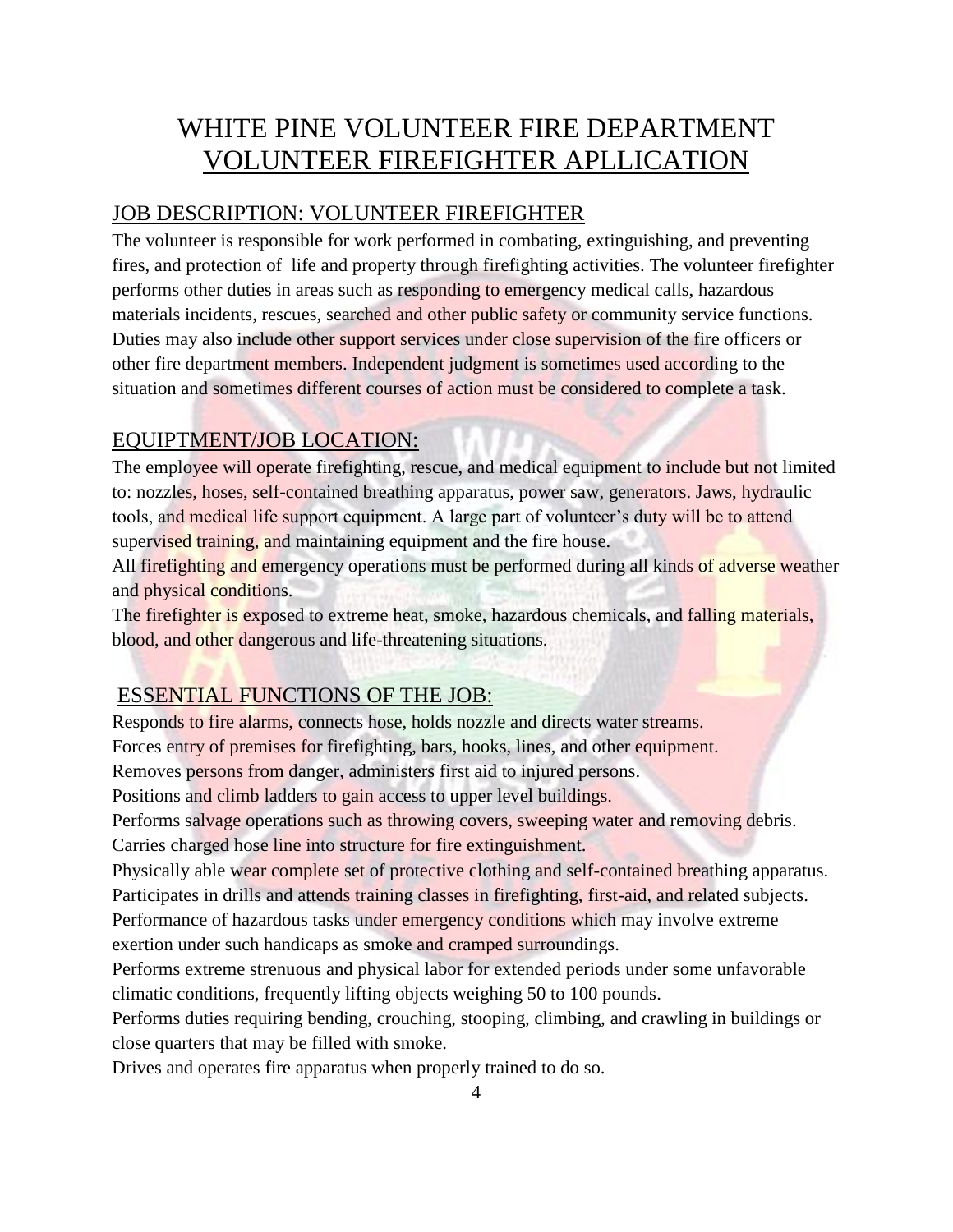# ADDITIONAL EXAMPLES OF WORK PERFORMED:

Performs general maintenance work in the up-keep of fire department property; cleans and washed walls and floors, makes minor repairs, washes and dries hoses, washes windows and otherwise maintains quarters.

May operate departmental radio communications on special assignments, receives alarms and notifies appropriate personnel.

Participates in annual hose test, which involves unloading and reloading fire hose back on the fire apparatus.

Participating in flow testing fire hydrants, which involves taking caps off hydrants and opening up hydrants and checking water flow.

## REQUIRED KNOWLEDGE AND ABILITIES:

Ability to read, understand and act upon printed information.

Knowledge of fire prevention and State and City regulations as applied to fire fighting and prevention.

Knowledge of geographic area of White Pine Fire Departments response area.

Knowledge of general first aid.

Knowledge of firefighting equipment and its intended uses.

Ability to react quickly and calmly in an emergency situation and to determine the proper course of action.

Ability to learn to operate a variety of firefighting equipment.

Ability to learn to operate a large fire apparatus safely.

Ability to work under extreme weather conditions.

Ability to understand and follow oral and written instruction.

Ability to establish and maintain an effective working relationship with the public and other employees.

Ability to wear heavy protective clothing for extended periods of time.

Ability to climb ladders.

Ability to operate power equipment.

Ability to physically, mentally climb different heights and function in close quarters.

### QUALIFICATIONS:

Must have high school diploma or successfully completed GED test.

Must possess a valid driver's license issued by the State of Tennessee.

Must pass medical examination.

Must be able to pass a physical ability test administered by the department.

Must pass drug/alcohol screening.

Must attend firefighter training required by the State of Tennessee and the Town of White Pine Fire Department.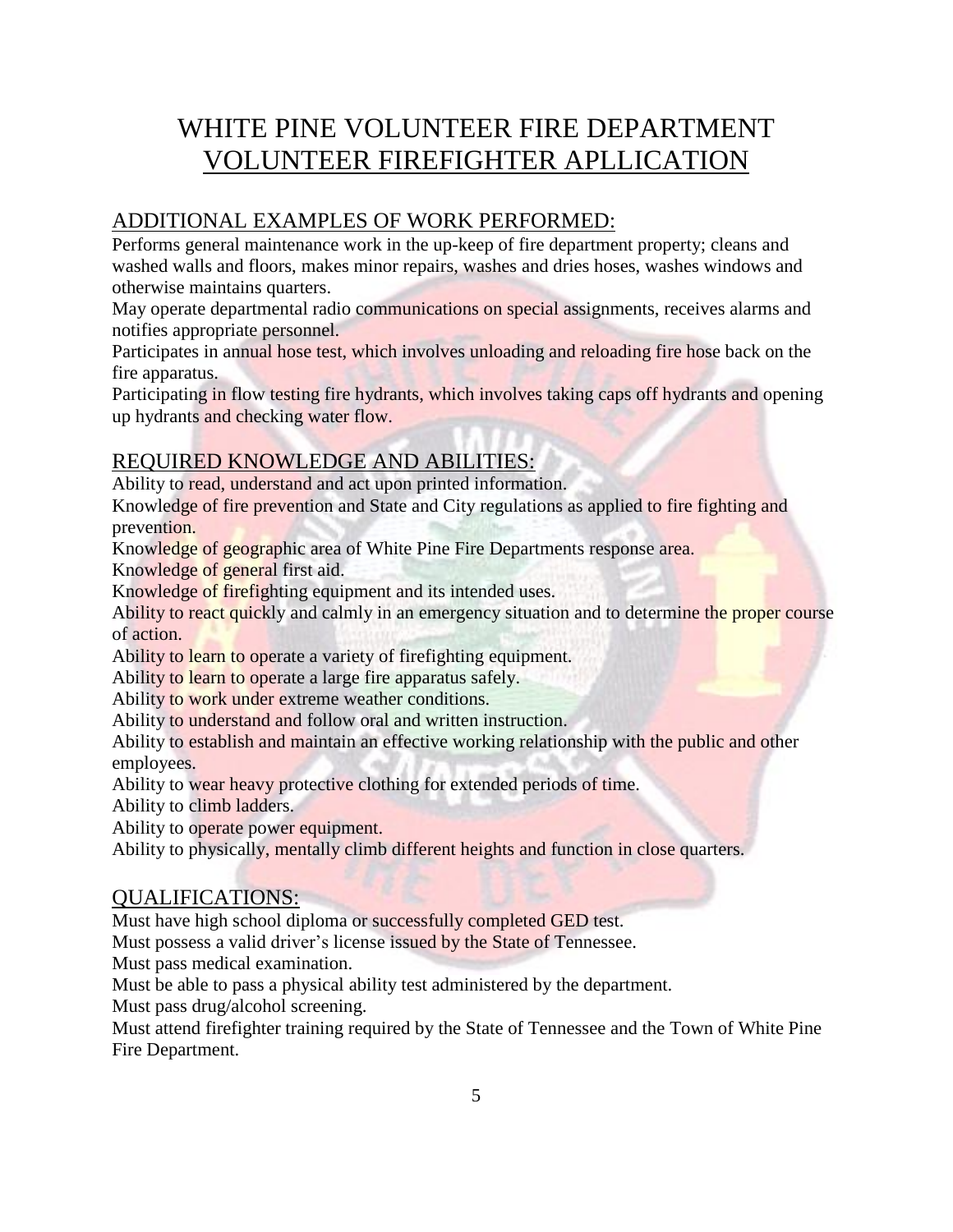

# **White Pine Fire Department**

**Name:**

#### **General**

| Department ID: 1200     |  |
|-------------------------|--|
|                         |  |
|                         |  |
| Address:                |  |
| Address2:               |  |
| City:                   |  |
| State:                  |  |
| Zip:                    |  |
|                         |  |
| Email:                  |  |
| <b>Secondary Email:</b> |  |
| Home Phone:             |  |
| Mobile Phone:           |  |
| Carrier:                |  |
| Last 4 of SSN:          |  |
| Marital Status:         |  |
|                         |  |
| Date of Birth:          |  |
|                         |  |

### **Certifications**

#### Immunizations

**Past Medical History:**

#### Emergency Contacts

| Name:                | Name:                | Name:                |
|----------------------|----------------------|----------------------|
| <b>Relationship:</b> | <b>Relationship:</b> | <b>Relationship:</b> |
| <b>Home Phone:</b>   | <b>Home Phone:</b>   | <b>Home Phone:</b>   |
| <b>Mobile Phone:</b> | <b>Mobile Phone:</b> | <b>Mobile Phone:</b> |
| <b>Work Phone:</b>   | <b>Work Phone:</b>   | <b>Work Phone:</b>   |
| Employer             |                      |                      |

# **Name: Phone: Contact:**

| Insurance                                   |  |  |  |
|---------------------------------------------|--|--|--|
| <b>Company:<br/>Beneficiary:</b><br>Amount: |  |  |  |
| <b>Medical Preplan</b>                      |  |  |  |
|                                             |  |  |  |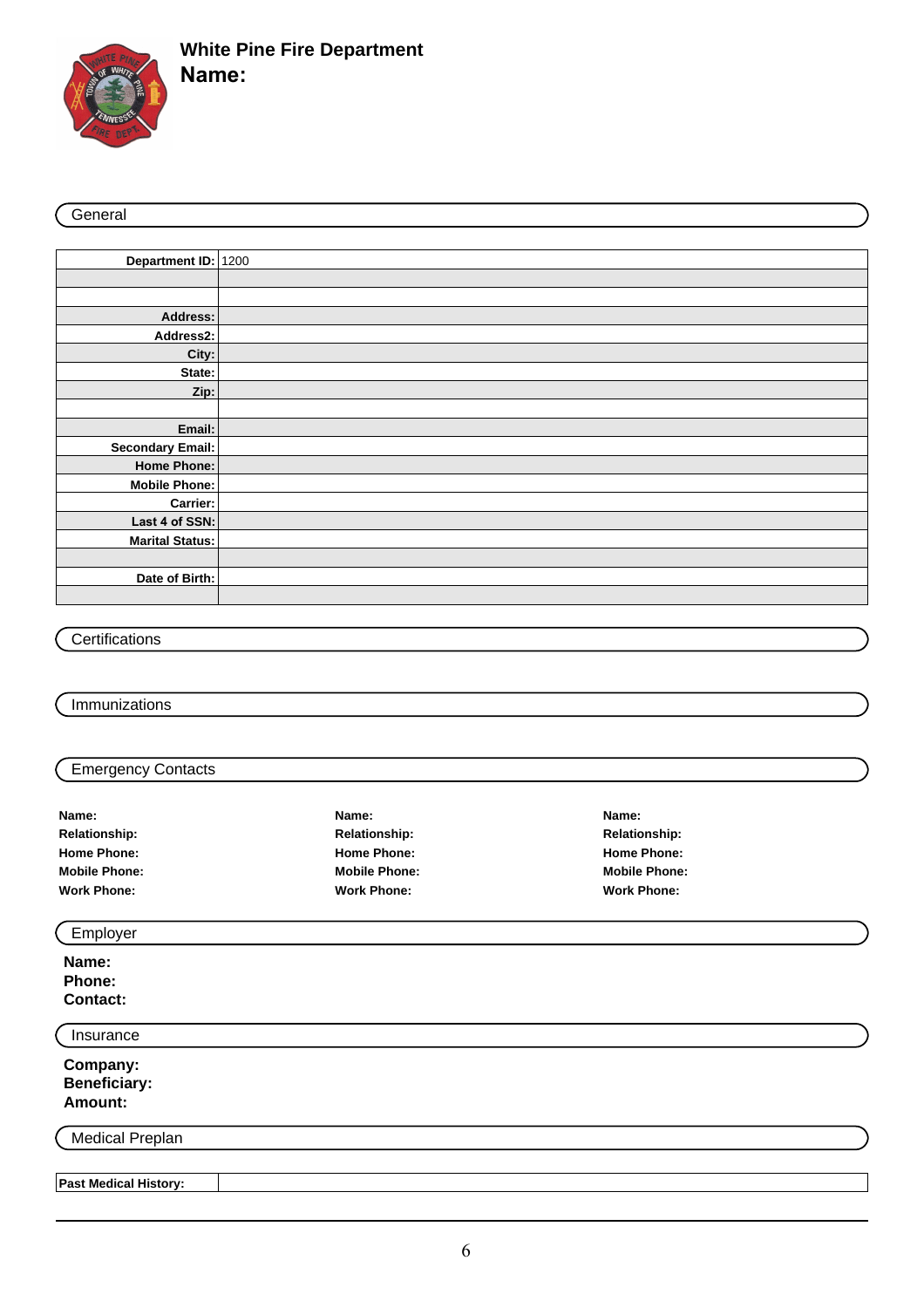

**Name:**

| Medical Preplan Cont.      |                                       |  |  |
|----------------------------|---------------------------------------|--|--|
|                            |                                       |  |  |
| Allergies:                 |                                       |  |  |
| <b>Blood Type:</b>         |                                       |  |  |
| <b>Preferred Hospital:</b> |                                       |  |  |
| <b>Primary Physician:</b>  |                                       |  |  |
| <b>Medications:</b>        |                                       |  |  |
| Notes:                     |                                       |  |  |
|                            |                                       |  |  |
| <b>Uniform Sizes</b>       |                                       |  |  |
| Coat:                      |                                       |  |  |
| Pant (waist):              |                                       |  |  |
| Pant (inseam):             |                                       |  |  |
| Shoe:                      |                                       |  |  |
| Gloves:                    |                                       |  |  |
| Shirt:                     |                                       |  |  |
| Hat:                       |                                       |  |  |
|                            | Background Check: Department Use Only |  |  |
|                            |                                       |  |  |
| <b>Last Date:</b>          |                                       |  |  |
|                            |                                       |  |  |

Notes